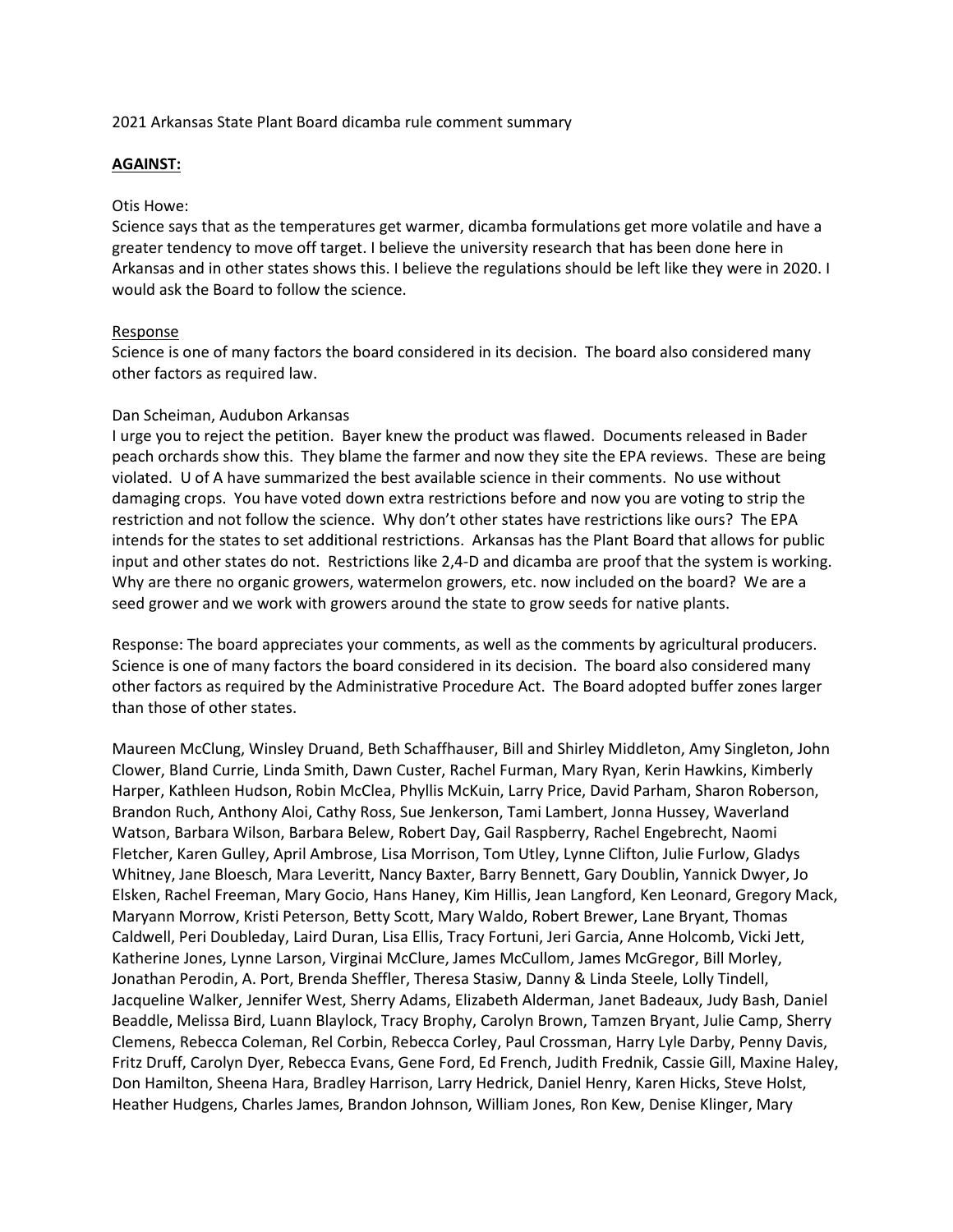Koscielniak, Ralp Kunz, Nan Lawler, Stephanie Lusk, Karen Mahoney, Ben Martinez, Fred McLane, Anne Mesrobian, Al Notter, Ginger Pacquin, Simon Politzer, Paula Pirce-kumar, Penny Prickett, Tina Pryor, Lynne R., William Rager, Roxann Riedel, Lance Runion, Keith Runion, Ada Ryan, Lynne Schaefer, Benny Scott, Gloria Springer, David Thomas, Kelly Wallace, Gary Welchmen, Cara Wilsey, Shir Lee Wison, Donna Wolz, Dorothy Zabecki, Thomas Allen, Brad Bailey, Dave Bitner, Leesa Boon, Mitzi Cole, Kevin Conaty, Mary Ann Daves, Michele Dematti, Pam Euper, Sybil Evans, Fred Goldthrope, Kayla Gomance, Ahren Herbert-Wilson, Deborah Houston, Susan Jenkins, William King, Melinda Kinnaird, Timothy LaMange, Tom & Jean Leslie, Joseph Long, Carolyn Minson, Karen Meller, Katherine Murdock, Julianne Odum, Christine Perry, John Ray, James Richardson, Donna Simpson, John Sutherland, Brian Teeter, Linda Vanblaricom, Jenny Wiedower, Christine Wilson, Lynell Withers, Renee Dejarnette, Dylan Edgell, Michael Green, Nancy Hartney, Monica Mabry, Frances Currie, Marcia Ingram, Rusty Leewright, Patty McLean, Elisabeth Olson, Sara Wittenberg, Amy Chandler, Diane Phillips, Katherine Strause, Linda Padgett, Molly Smith, Jessica Davis, Jack Stewart:

Approximately 200 comments submitted by Arkansas Audubon, all from various parts of Arkansas: Maintain all of the current state-level restrictions including the May 25 cutoff, 1 mile buffers for dicamba-sensitive crops, and prevent glyphosate in the tank mix.

Response: The board appreciates your comments as well as the comments of agricultural producers and believes the proposed rule will benefit all of Arkansas. The board voted to maintain buffers larger than those in surrounding states, and to maintain its current rule to prohibit glyphosate tank mix. The Board recognized the need to allow farmers methods to deal with pigweed that has shown resistance to other herbicides.

### Danny Townsend:

The new proposal is arbitrary in nature and follows no scientific directives. It was proposed solely for the purpose of easing restrictions on a herbicide that has a proven historical record of off-target damages from late season applications. This proposal should not even be considered without scientific backing of which it has none.

### Response

Science is one of many factors the board considered in its decision. The board also considered many other factors as required law.

### Jeff Price:

Dicamba kills pollinators especially honey bees. This chemical needs to be outlawed completely. It takes years for some plant life to come back and for trees its decades to recover. This mean orchards etc.. Our bee population is in trouble and this chemical is only making it worse. Bees used to make gallons upon gallons of honey and now there lucky to make enough to make it through the winter because of dicamba.

### Keith Tacker:

The plant board should listen to the university scientists. The problem is the plant board members don't get paid by the university. They get paid by Bayer. Whatever Bayer wants, the Plant Board says yes. Also the governor not only wants a seat on the board of Wal-Mart, he wants a seat on the board of Bayer as well. I farm clean soybeans and have never sprayed dicamba. I don't need it, neither does my pecan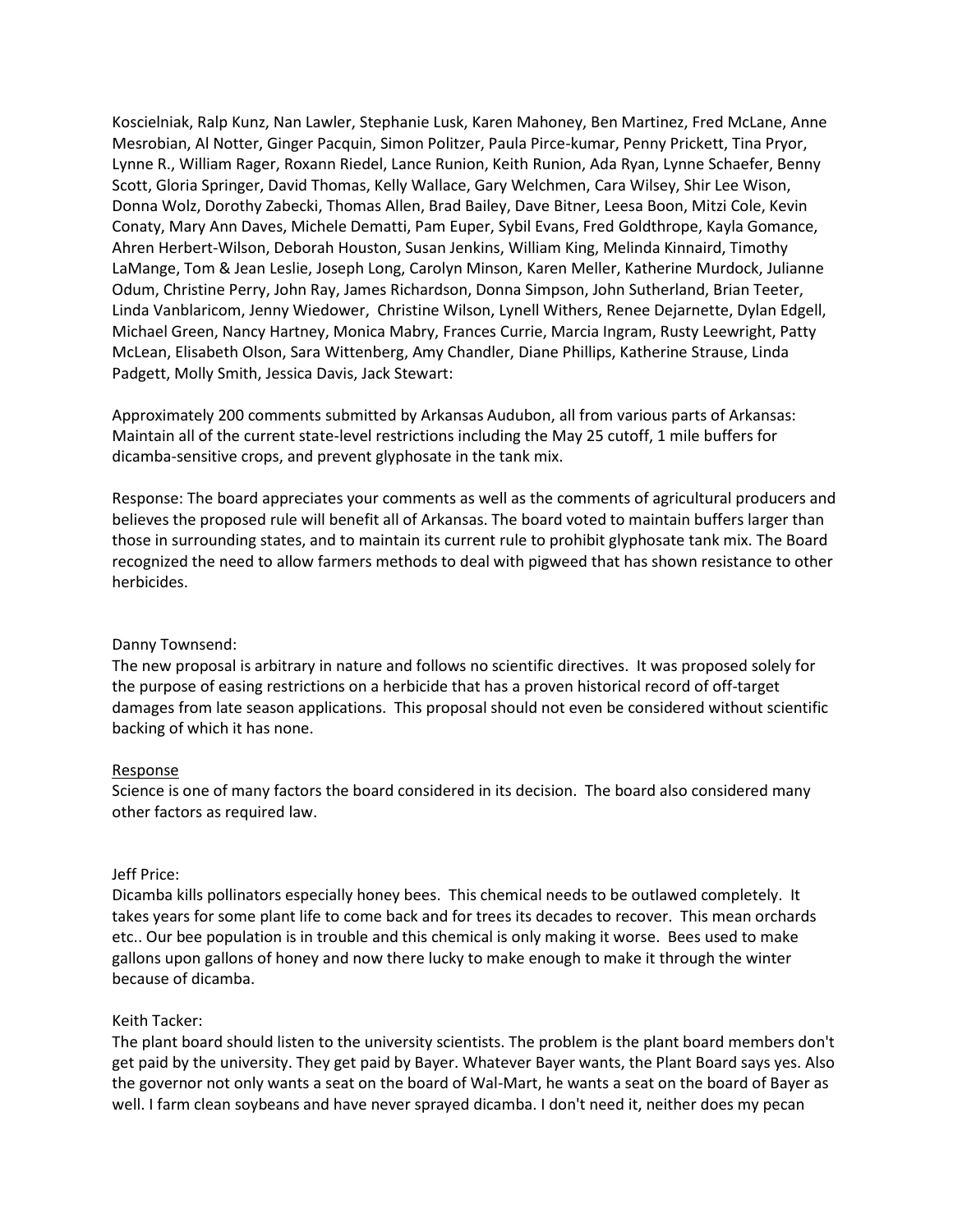trees, but they get drifted on every year, and have quit producing. I guess it's just nature. The nature of greed.

Response: The board appreciates your comments as well as the comments of other agricultural producers and believes the proposed rule will benefit all of Arkansas. This is why the board voted to maintain buffers larger than those in surrounding states. Science is one of many factors the board considered in its decision. The board also considered many other factors as required by law.

### J. Paul Sumner:

Drift issue has not been solved nor ever will be ! We all know this including our governor and the plant board - we have other technology that can be used more safely so there are choices - to watch what has happened over the last several years of arm twisting - trying to change the make up of the plant board and meeting with the governor and others is sickening to watch

### Response:

The board appreciates your comments as well as the comments of other agricultural producers and believes the proposed rule will benefit all of Arkansas. The board recognized the need for other tools to control pigweed that has become resistant to other herbicides.

### Richard Mays, Cal McCastlain

The Plant Board failed to give adequate notice of the proposed rule change. The copy of the rule with underlined text, and text that has strikethroughs, does not give the reader an adequate explanation. This does not meet the requirements of the Administrative Procedure Act (APA). Additionally, it is different from the resolution voted on and approved by the Board. The Board's Notice that "the proposed changes will be to consider changes for the use of dicamba in the State of Arkansas" is misleading. The Board has violated the APA by submitting a proposed rule that is significantly different from that approved by the Board. A proposed rule should be substantially the same from the commencement of rulemaking to final approval. The Plant Board has not provided a reasoned explanation for the change in the rule adopted in 2018 as required by the APA. The Board did not review the best reasonably obtainable evidence showing a need for, consequences of, and alternatives to the existing rule. The best reasonably obtainable evidence requires keeping the current rule. Numerous scientists have opined regarding the damage caused by dicamba. The proposed rule is a material and dangerous departure from the current dicamba rule and was not part of the motion approved by the Board. This is not a situation where the public comments and public hearing might lead to changes that are a logical outgrowth of the initial draft. That makes the rule public notice invalid, and the public comment period cannot legally begin because the public has not been notified of the rule the Board proposed. The wording of the public notice is insufficient, compared to notices filed by the Board in connection with three proposed rules the Board approved at its December meeting. Given the history and complexity of the dicamba saga, the general statement in the published notice that "the proposed changes will be to consider changes to the use of dicamba in the state of Arkansas," falls short of the statutory requirement for a statement of the terms or substance of the intended action. There is no indication of what type of changes are at issue or who might be affected. We oppose the petition upon which the Board based its rulemaking.

#### Response:

The board appreciates your comments, as well as the comments by agricultural producers. The Board followed the Administrative Procedure Act in the promulgation process. Science is one of many factors the board considered in its decision. The board also considered many other factors as required by the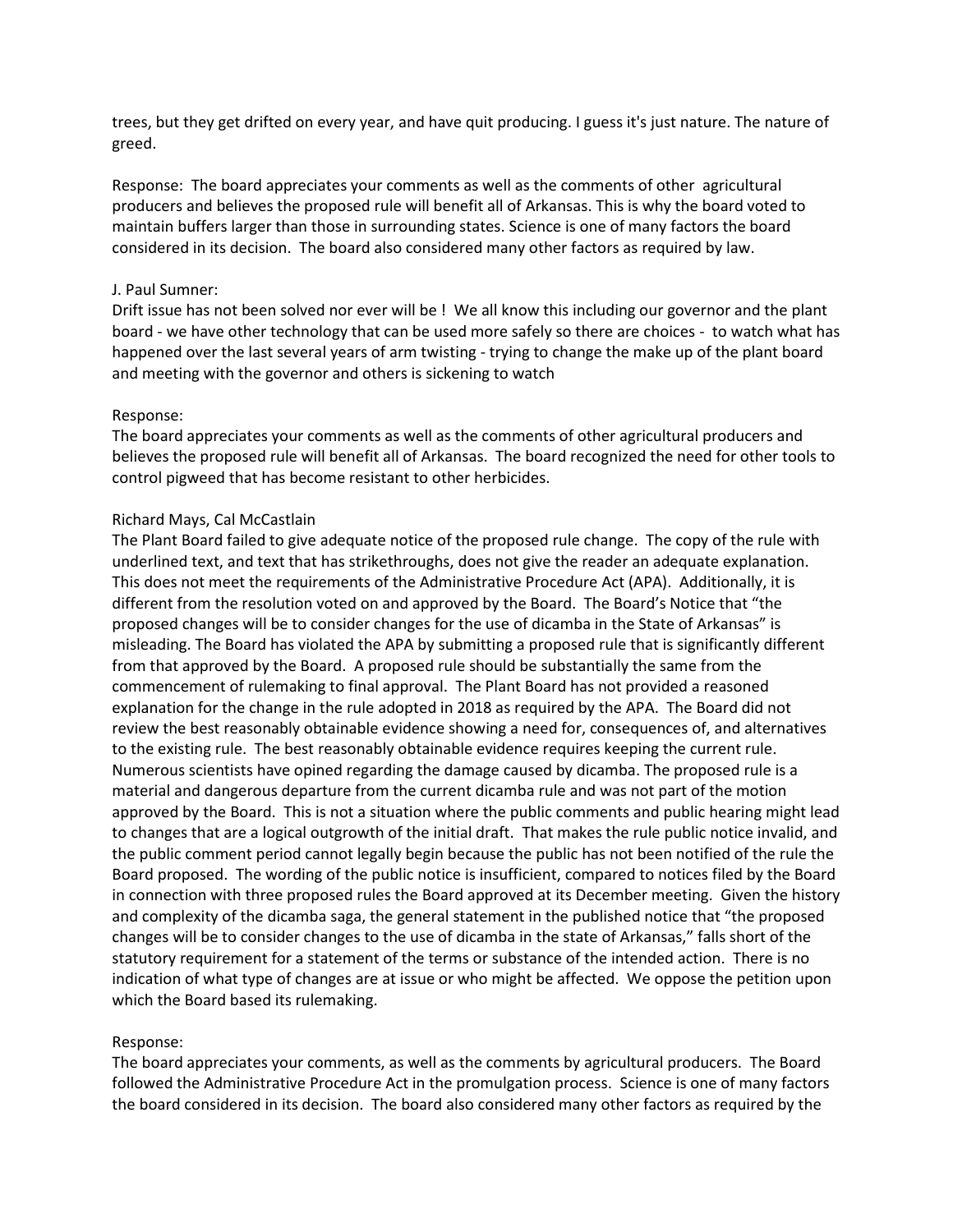Administrative Procedure Act. The Board also recognized the need for farmers to use different technologies to control pigweed which has shown resistance to other herbicides.

## University of Arkansas Division of Agriculture, Jeremy Ross

There is, an abundance of complaint data showing that dicamba applications made in the summer months will cause a substantial number of complaints. Complaints to the Plant Board that lead to fines originate from the occurrence of symptomology caused by chemical trespass, not the need for documented yield loss. Before commercialization and launch of the dicamba formulations labeled for 2017, the Plant Board was repeatedly told by Monsanto (now Bayer CropScience) and BASF that there would be no issues with their low volatile forms of dicamba. We are not aware of new published or unpublished research since the last approval of the dicamba regulations on December 2, 2020 that supports or refutes the labels or would support a regulation change. There has not been a volatility test conducted in Arkansas east of Crowley's Ridge over the last few years. Due to the volatility and offtarget movement problems with the dicamba products labeled for in-season use, and the availability of soybean varieties that have comparable yield potential to RR2X varieties in other herbicide technologies, I would ask that the Arkansas State Plant Board keep the current dicamba regulations with the May 25 cutoff on applications, buffers restrictions around University of Arkansas System Division of Agriculture's Research Stations, and the prohibit the tank mixing of glyphosate with any dicamba product.

Response: The board appreciates your comments, as well as the comments by agricultural producers. Science is one of many factors the board considered in its decision. The board also considered many other factors as required by the Administrative Procedure Act. The Board adopted buffer zones larger than those of other states. The Board also maintained the glyphosate tank mix prohibition.

### Jerry Fuller:

What does the U of A recommend? Does the university of Arkansas recommend in crop dicamba use? I haven't heard any research that says dicamba will stay in the field where it is applied. We have delt with 2,4-D use from rice fields onto cotton. You can grow soybeans without the use of dicamba and have a clean crop over the top. Scientist say it will move off target in hot weather and I am opposed to use after May 25th.

### Response:

The board appreciates your comments, as well as the comments by other agricultural producers. Science is one of many factors the board considered in its decision. The board also considered many other factors as required by the Administrative Procedure Act. The Board recognized the need to allow farmers methods to deal with pigweed that has shown resistance to other herbicides.

### Chad Brewer:

Xtend and XtendFlex weed control systems are not the only effective method of Palmer amaranth control. There are other viable options readily available in the market today. Integrated pest management requires open access to multiple weed control options, which widespread dicamba offtarget movement severely limits. b. The EPA is questioning the sufficiency of the restrictions in the federal labels and admits to past political pressure leading to a rushed, ill-informed decision. The federal labels may not be sufficient to prevent dicamba off-target movement onto susceptible plant species. c. Dicamba does have more scrutiny than other herbicides and for good reason. 67% of dicamba injury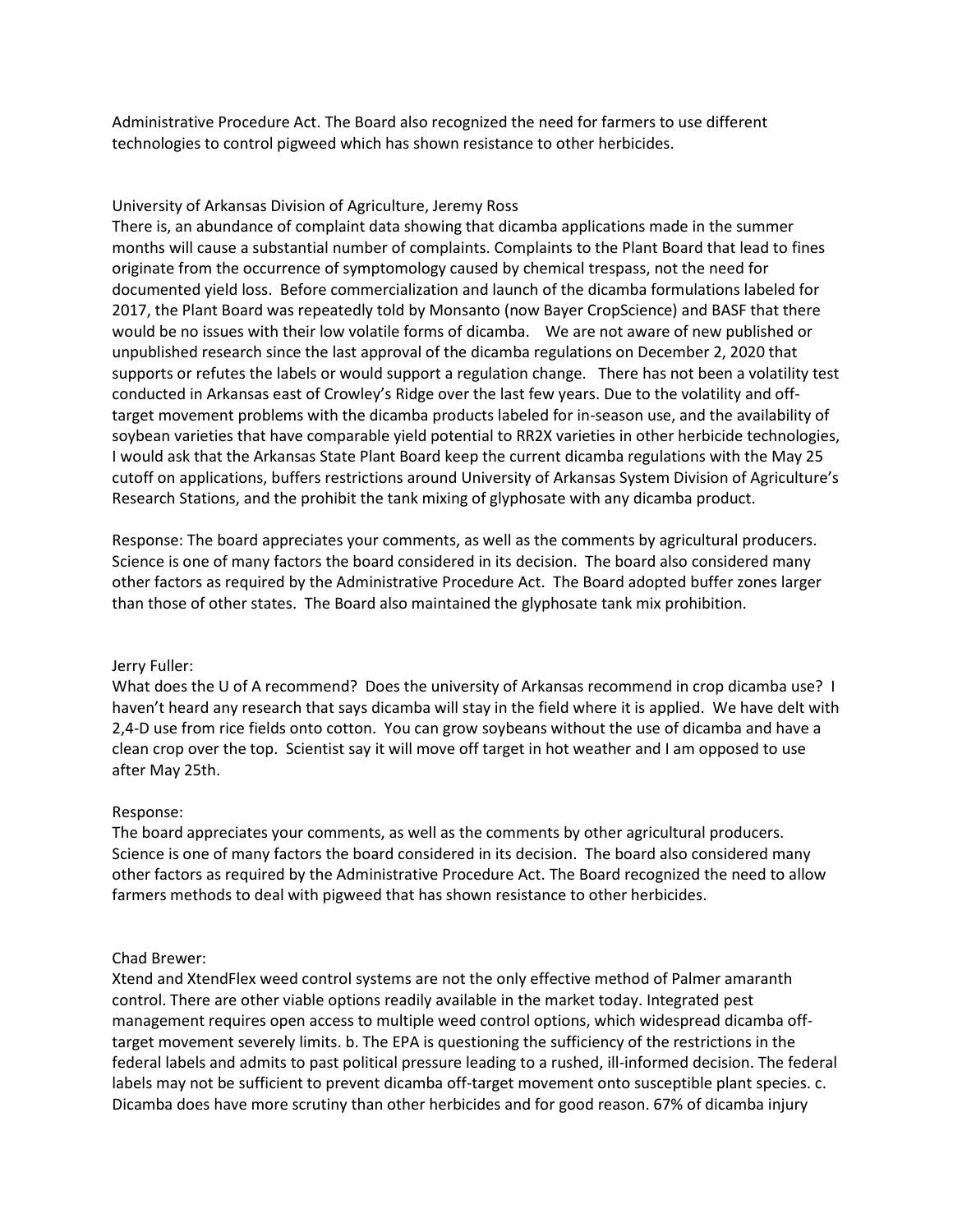claims since 2017 have no cited violations, suggesting that even when applied correctly dicamba doesn't remain in the target field. d. Ecological damage can go beyond non-dicamba tolerant soybean fields. In the midsouth there has been documented impacts from dicamba off-target movement to non-row crop areas including public natural areas, fruit and vegetable production, vineyards, and many other dicamba sensitive areas. Deny rule change allowing use of reduced volatility formulations of dicamba according to federal label.

## Response:

The board appreciates your comments, as well as the comments by other agricultural producers. Science is one of many factors the board considered in its decision. The board also considered many other factors as required by the Administrative Procedure Act. The Board recognized the need to allow farmers methods to deal with pigweed that has shown resistance to other herbicides.

Henry Watkins, Jewel Harris, Malinda Ruiz, Kevin Smith, Karen Seale, Tommy Schoolfield, Tasha Schoolfield, Crystal Hudson, Jeff Lowrey, Danette Lawrie, Dr. Michael Dougan, Randy Sanders, Raymond Murphy, Sam Lee, Lee Burrow, Amy Singleton:

Gardens, flowers, shrubs, trees destroyed by dicamba. Stop spraying the chemical.

Response: The board appreciates your comments as well as the comments of agricultural producers and believes the proposed rule will benefit all of Arkansas. Science is one of many factors the board considered in its decision. The board also considered many other factors as required by law. The board voted to maintain buffers larger than those in surrounding states, and to maintain its current rule to prohibit glyphosate tank mix. The Board recognized the need to allow farmers methods to deal with pigweed that has shown resistance to other herbicides.

Cooper Taylor, Danny Townsend, Jeff Lambert, William Knight, Kyle Fuller, Roger Gibson, Jason Rudick, Julianne Portis, Pam Alexander, Ramey Stiles, Sophia Fowler, Wendy Shoffner, Scott Smith, Randal Camp, Scott Gothard, Edmond Barnes, Ray Maynard, Kathleen Teague, Cindy Osborne, Joe Smith, Robin Kuykendall: Against with no comment or one or more of the following:

Evidence shows that restrictions should not be lifted. Why extend the use of this chemical? Please consider volatility. Science says it shouldn't be sprayed in summer and damages other soybeans. There are other options available to farmers. Stay with last years rule.

### Response:

The board appreciates your comments, as well as the comments by other agricultural producers. Science is one of many factors the board considered in its decision. The board also considered many other factors as required by law. The Board recognized the need to allow farmers methods to deal with pigweed that has shown resistance to other herbicides.

### Steve Kline:

Beekeeper against the new rule. Noticed less pollen.

Response: The board appreciates your comments as well as the comments of other agricultural producers and believes the proposed rule will benefit all of Arkansas. The board voted to maintain buffers larger than those in surrounding states.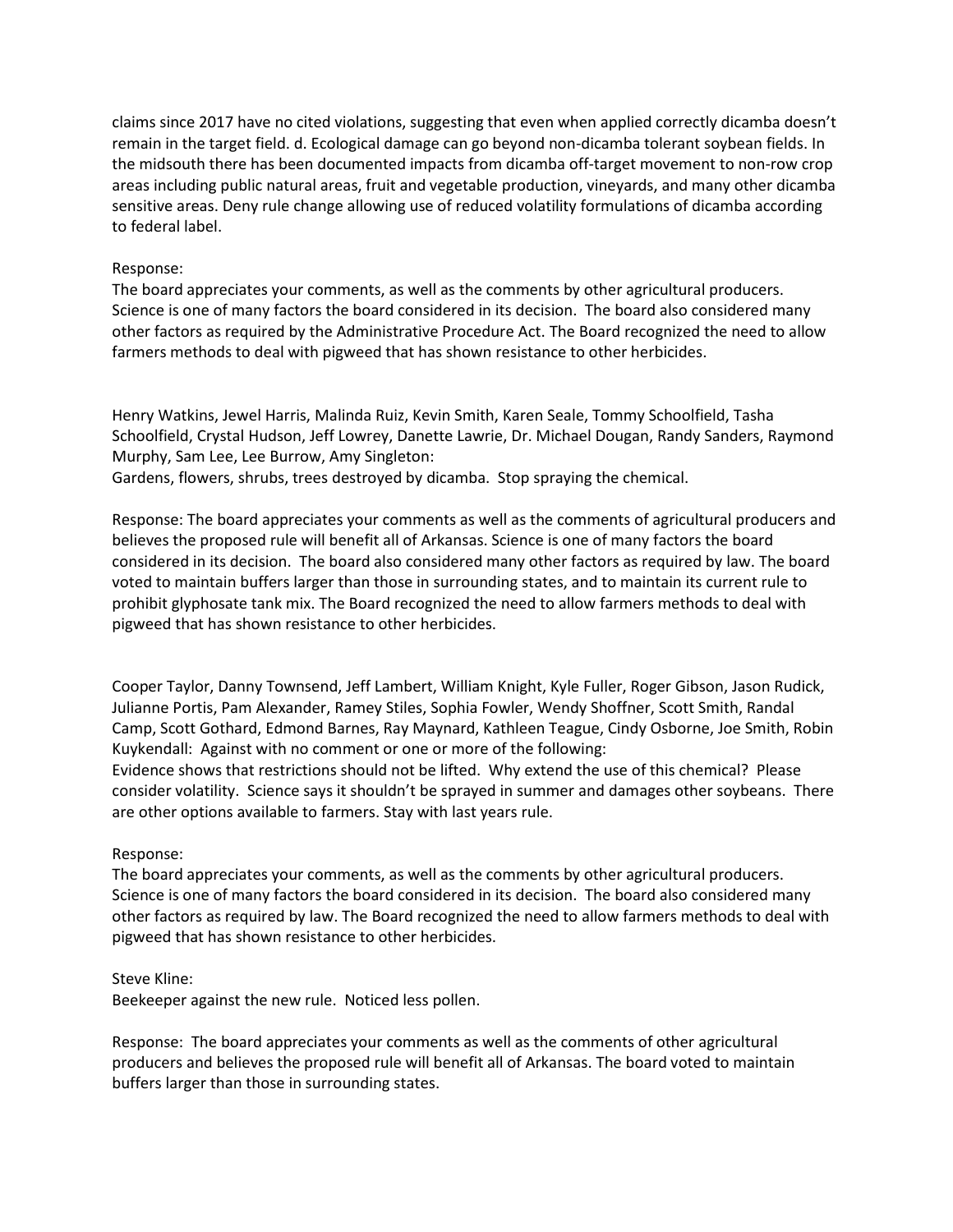## Brian Rose:

We farm 300 acres of watermelon, 350 acres of pumpkin & 120 acres of greenbeans in the Leachville area, in addition to our cotton and peanuts. This rule, although if followed should preclude most any spraying in our area due to the number of peanut fields, poses a grave danger to highly profitable and capital intensive food crops grown in our area. No matter the distance restriction, there will be illegal applications that cannot be pin-pointed & therefore leave us with no legal recourse when our crops are damaged. I have pigweed issues on my farm as well, but there are options available, no matter what the vocal supporters claim.

Response: The board appreciates your comments as well as the comments of agricultural producers and believes the proposed rule will benefit all of Arkansas. This is why the board voted to maintain buffers larger than those in surrounding states.

## Reed Storey:

The rule the board sent to the governor was not the rule that was approved, there the current rule should be null and void. The assumption the Xtend Cropping system was the only option to control pigweeds is completely false. The Enlist Cropping system is also available and has been proven to be a safer system when it comes to application and off target movement. I have been using the Enlist system for the last two years with no issues when I have applied Enlist products. By allowing the full season application of Xtend products, you will essentially be forcing growers to move to a more dangerous system. Several other states have as strict or stricter regulations as Arkansas. The argument from multiple citizens in favor of Dicamba say states such as TN and MO extension personnel show that Xtend products are safe. This is false. Please vote to keep the current May 25 cutoff date.

Response: The board appreciates your comments, as well as the comments by other agricultural producers. The Board followed the Administrative Procedure Act in the promulgation process. Science is one of many factors the board considered in its decision. The board also considered many other factors as required by law. The Board also recognized the need for farmers to use different technologies to control pigweed which has shown resistance to other herbicides.

## Terris Matthews:

We are vegetable growers in Cross County. We employ 80-100 full time employees and about 150 seasonal employees. We also have other farmers that grow for us. As a specialty crop farmer in AR, the use of dicamba could lead to a huge loss of our crop due to the severity of harm it causes. Losing a large portion of our crop could have a negative impact to employment by causing job loss. The negative effects of dicamba strongly outweigh the positives for specialty farmers. Matthews Ridgeview Farms is against the use of dicamba.

### Response:

The board appreciates your comments as well as the comments of agricultural producers and believes the proposed rule will benefit all of Arkansas. The board voted to maintain buffers larger than those in surrounding states, and to maintain its current rule to prohibit glyphosate tank mix. The Board recognized the need to allow farmers methods to deal with pigweed that has shown resistance to other herbicides.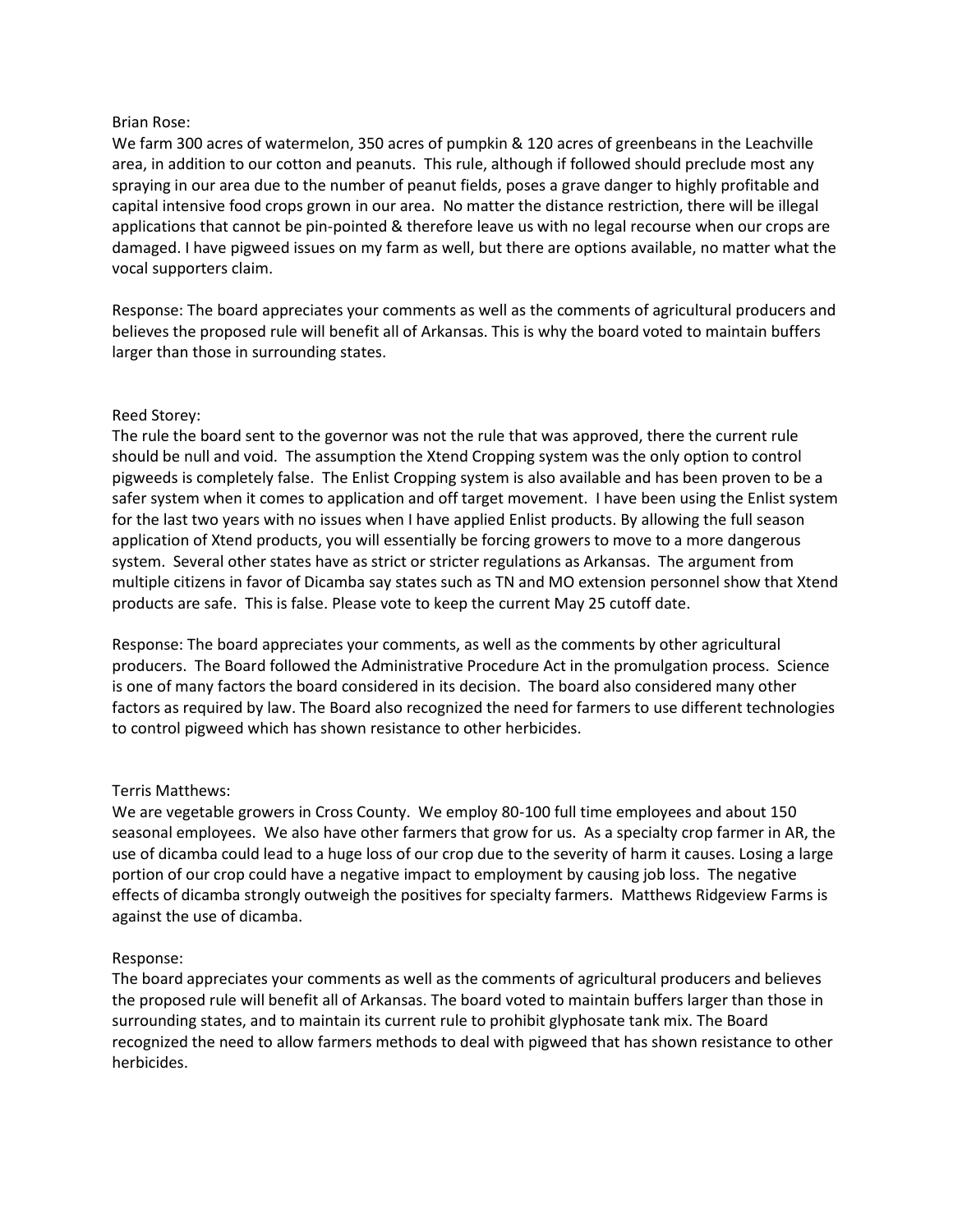Timmy Brannon, Heath Donner, Jonathan Bobbit:

Dicamba needs to be banned. Our fields of cotton and soybeans have been drastically damaged. We have lost thousands of dollars since dicamba was first used. Our neighbor farms spray in windy conditions which violate the guidelines given by the board. Our garden has been destroyed every year. We have lost trees, fruit trees, and flowers due to the spraying. Our non-Dicamba soybeans have been hurt every year. No single point source has been identified. Following the federal label would increase the damage to non tolerant crops of which will include over a thousand acres of peanuts this year. There is even internal discussions within the EPA that the current registration was tainted by influence of certain companies. Keep restrictions now in place or make unusable altogether. Extending the spray date deadline on dicamba would be detrimental to non-gmo soybeans, gardens, and the overall health of the environment. It drifts and inverts in way further than anyone wants to claim. If it can't be kept on the treated field in has no place in agriculture. It will only cause problems between the general public and farmers But also put a strain on farmer vs farmer relationships.

# Response:

The board appreciates your comments as well as the comments of agricultural producers and believes the proposed rule will benefit all of Arkansas. The board voted to maintain buffers larger than those in surrounding states, and to maintain its current rule to prohibit glyphosate tank mix. The Board recognized the need to allow farmers methods to deal with pigweed that has shown resistance to other herbicides.

## Dalys Isaac:

I farm in Poinsett County Arkansas.

Spraying of dicamba directly hinders diversity in agriculture for our state. Non- GMO and organic farming are two fast growing agriculture markets at risk in AR. These farmers need help with controlling the spraying of Dicamba. To expend effort in growing a crop more sustainably, only to have it killed by late spring dicamba applications, does not seem like forward thinking to me.

Consultants are overusing/pushing Dicamba, falsely thinking it is the only option. (It is the EASIEST thing for them to recommend.)

Areas affected

- 1. Pollination problems in corn
- 2. Non-GMO, Liberty Link and R-up Ready soybeans and cotton
- 3. Pecans, cottonwoods.
- 4. Home gardeners
- 5. Greenhouses

Response: The board appreciates your comments as well as the comments of other agricultural producers and believes the proposed rule will benefit all of Arkansas. The board voted to maintain buffers larger than those in surrounding states. The Board recognized the need to allow farmers methods to deal with pigweed that has shown resistance to other herbicides.

## **FOR:**

## Loren Cates:

I am an agricultural consultant in northeast Arkansas with 40 years experience. Dealing with herbicide resistance in weed control has been a severe problem particularly palmer pigweed. The use of dicamba in crop plays a major role in saving other chemistry for future use. Having the ability to use multiple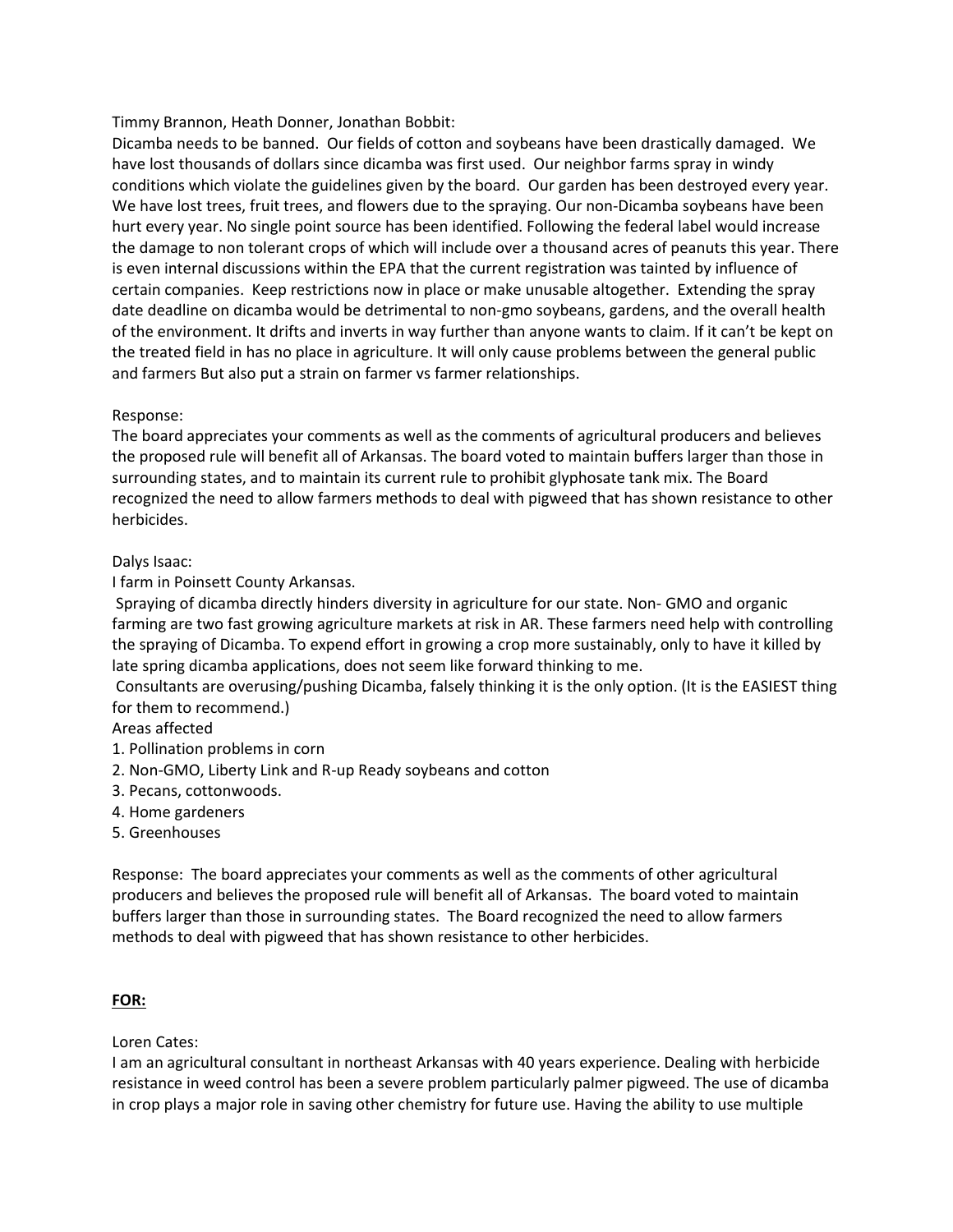modes of action throughout the year will help us keep these products for future use. New technology will be preserved by the use of dicamba in crop. A cutoff date earlier than federal label is unacceptable when compared to surrounding states. Also, previous buffers were extremely restrictive. Farmers should be allowed to spray the technology in accordance with the federal label, similar to its surrounding states. Buffers should not be enhanced. Temperature restrictions should not interfere with applications. Cutoffs should not be prior to June 30. Our farmers need to be able to use dicamba in crop.

Response: The board appreciates your comments as well as the comments of agricultural producers and believes the proposed rule will benefit all of Arkansas. The board voted to maintain buffers larger than those in surrounding states, and to maintain its current rule to prohibit glyphosate tank mix. The Board recognized the need to allow farmers methods to deal with pigweed that has shown resistance to other herbicides.

## Tyler Hydrick:

I am a licensed crop consultant from Jonesboro. A cutoff date earlier than federal label is unacceptable when compared to surrounding states. Also, previous buffers were extremely restrictive. Farmers should be allowed to spray the technology in accordance with the federal label, similar to its surrounding states. Buffers should not be enhanced. Temperature restrictions should not interfere with applications. Cutoffs should not be prior to June 30. I respect the board. I cover thousands of acres this year. Please pay attention to the words that I said not what they thought they heard. Dr. Norsworthy is not taking into account the yield. I have not myself seen a tree die from dicamba, I did not lie to you. I gave my boots on the ground testimony. Buffers are a hotly contested topic. We heard buffers did not work. Dr. Slaton asked for my opinion and believe the federal label is accurate. I say the buffers are asinine. Consultants see more acres than anyone in the state and we do not have a seat on this board like they do in Louisiana. All technologies are being used and I am completely comfortable using the xtend technologies. Individuals have a personal vendetta against.

Response: The board appreciates your comments as well as the comments of agricultural producers and believes the proposed rule will benefit all of Arkansas. The board voted to maintain buffers larger than those in surrounding states, and to maintain its current rule to prohibit glyphosate tank mix. The Board recognized the need to allow farmers methods to deal with pigweed that has shown resistance to other herbicides.

## Chuck Farr:

I am a crop consultant. Basically we have rules for cutoffs in Federal Labels and have new rules for VRAs in the federal labels. The opportunity and guidelines are set in place. We have 5 way resistances in all types of soybeans. No options left to control the weeds. MP-44 mention of volatility is only mentioned when Roundup is added to the tank. Nothing in the MP-44 about the temperature, volatility etc. Can use generic dicamba on corn and sorghum until May 25th. I want you to walk in my shoes, but haven't seen any of y'all around.

Response: The board appreciates your comments as well as the comments of agricultural producers and believes the proposed rule will benefit all of Arkansas. The board voted to maintain buffers larger than those in surrounding states, and to maintain its current rule to prohibit glyphosate tank mix. The Board recognized the need to allow farmers methods to deal with pigweed that has shown resistance to other herbicides.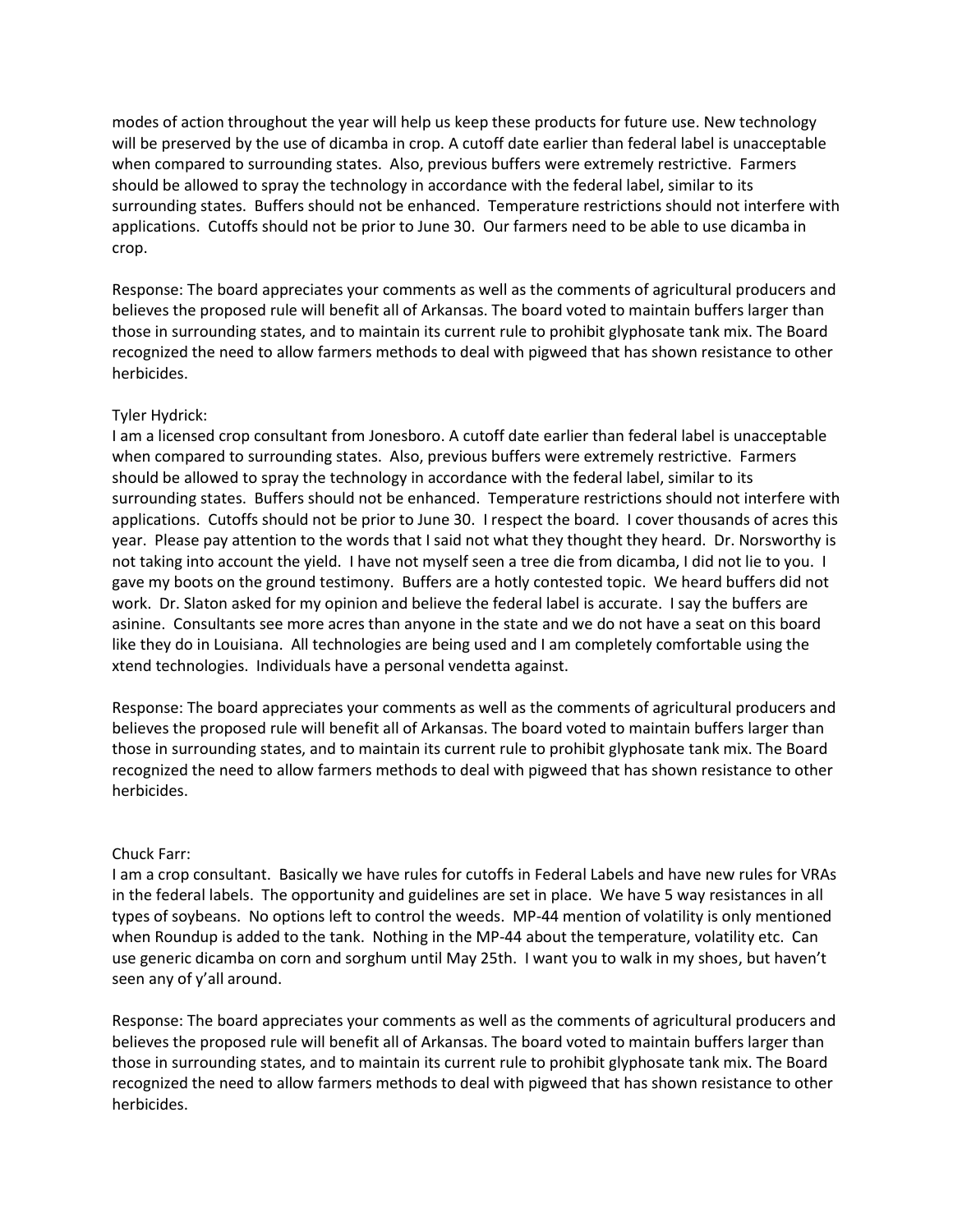## Justin Phillips:

Consultant in NE Arkansas and look at several thousand acres. What we are seeing is pigweed resistance (5 way) and we have got to have something in the toolbox. With the flex beans available to us we are able to spray other options when we need to have borders with susceptible crops. We haven't given the federal label a chance once while our surrounding states have. I ask you vote for the federal label for the state of Arkansas.

Response: The board appreciates your comments as well as the comments of agricultural producers and believes the proposed rule will benefit all of Arkansas. The board voted to maintain buffers larger than those in surrounding states, and to maintain its current rule to prohibit glyphosate tank mix. The Board recognized the need to allow farmers methods to deal with pigweed that has shown resistance to other herbicides.

## Kay Scott, BASF:

The technology is critical in the battle against resistant pigweed and would encourage the Arkansas State Plant Board to adopt a regulation consistent with the federal label. This would put farmers in Arkansas on the same playing field as their peers in the neighboring states and not at a competitive disadvantage.

Response: The board appreciates your comments as well as the comments of agricultural producers and believes the proposed rule will benefit all of Arkansas. The board voted to maintain buffers larger than those in surrounding states, and to maintain its current rule to prohibit glyphosate tank mix. The Board recognized the need to allow farmers methods to deal with pigweed that has shown resistance to other herbicides.

## Ty Whitten, Bayer Crop Science:

Speaking on behalf of Bayer Crop Science. We request they permit the use of Xtendimax according to the federal label. Board is to consider the research findings of EPA. Research includes field studies from several study states. EPA registration was a result of analysis of the best science available and EPA reviewed over 25 new studies and approved the registration. These are not manufacturer field studies but were performed by Universities. Arkansas and other states have benefit of the EPAs detailed review and you should consider the evidence form the EPA. EPA included new use directions and restrictions. EPA struck a balance to reduce off site movement by adding the VRA to control the potential for volatility even further. Bayer presented data from studies for the VRA and they included university studies. These studies conducted in the Bootheel represent the conditions in Arkansas. Federal label requires the 240 feet and extends to 310 feet where vulnerable species are located. The federal label provides more understandable directions for use. Indiana, Illinois, and Arkansas are the only states to add additional regulations. Federal label imposes specific reasoned restrictions for use with this herbicide.

Response: The board appreciates your comments as well as the comments of agricultural producers and believes the proposed rule will benefit all of Arkansas. The board voted to maintain buffers larger than those in surrounding states, and to maintain its current rule to prohibit glyphosate tank mix. The Board recognized the need to allow farmers methods to deal with pigweed that has shown resistance to other herbicides.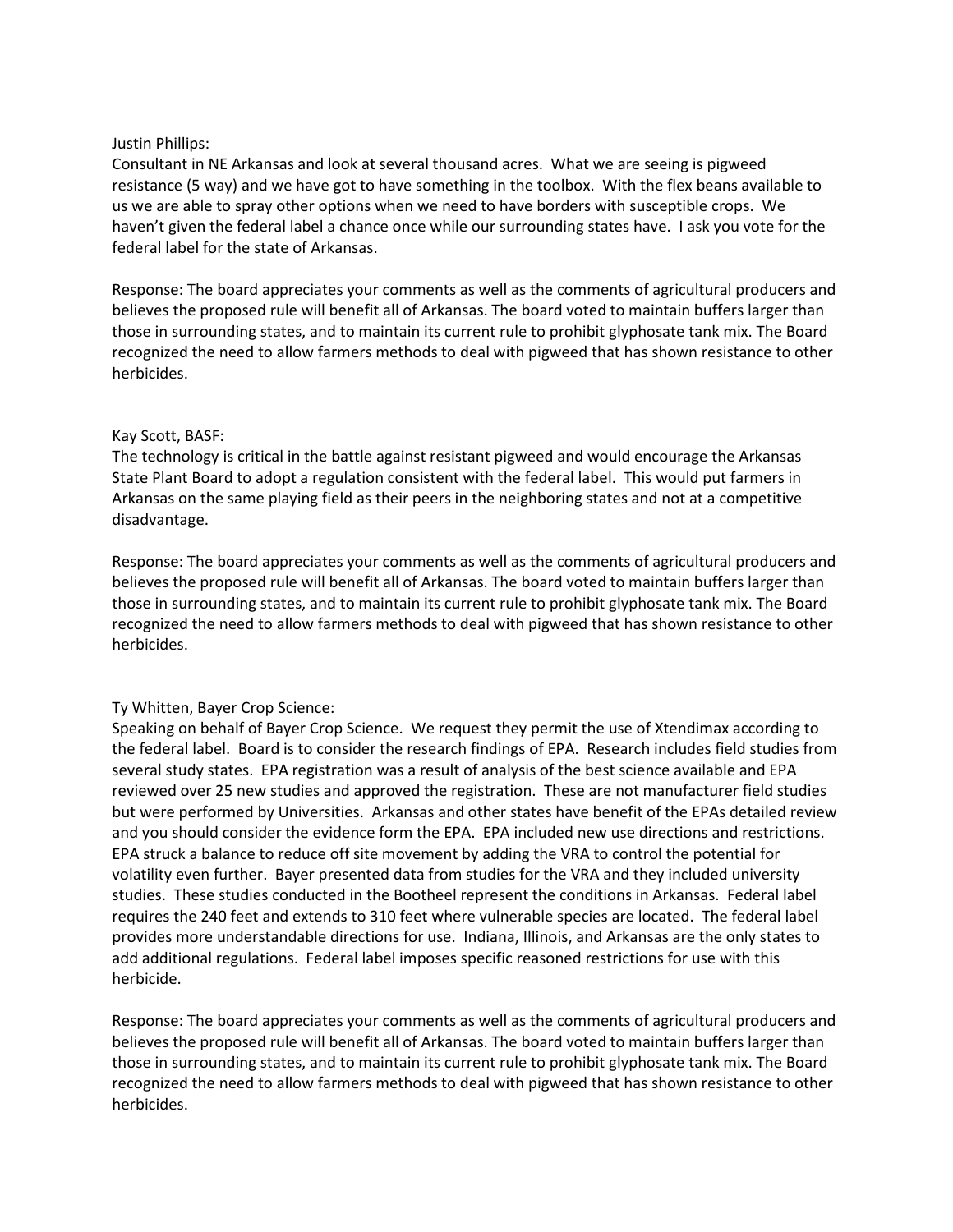## Charles Williams:

Put Arkansas farmers on a level playing field and let us use the product with the federal label. I have planted Liberty soybeans. 2017 was panic gripped us. Out of over a thousand the 134 confirmed a violation for use of Engenia. 2020 only 4 have a violation. 74 Audubon and 1 had a violation. Dr. Scheiman is a seed grower and so am I. Audubon responsible for 204 of the against. Grew non-extend 2017-2019 and while I saw symptoms, I didn't have a yield loss. I can only grow xtendflex beans and the other varieties yield less. No other state has a Plant Board that promulgates rules. Don't think the Board or the UofA has the interdisciplinary expertise necessary to make this decision.

Response: The board appreciates your comments as well as the comments of other agricultural producers and believes the proposed rule will benefit all of Arkansas. The board voted to maintain buffers larger than those in surrounding states, and to maintain its current rule to prohibit glyphosate tank mix. The Board recognized the need to allow farmers methods to deal with pigweed that has shown resistance to other herbicides.

## Michael McCarty:

Speaking on behalf of 16 different farmers today. 2017: Over 1000 complaints and only 134 violations. 2019 (omit 2020 because it isn't finished) 70 violations of the total. Audubon scouring the countryside. Pasture growers are using banvil and so are the forestry industry. We now have the ability to use a combination of products. The VRA will be added. Spreading out the application window spreads out the applications and will reduce atmospheric loading. Other states surrounding Arkansas are allowing use of the federal labels. I haven't had any information that states there are landscape issues. South AR plants earlier and they are able to use the product because they plant a month earlier. Level the playing field and let us complete with the surround states.

Response: The board appreciates your comments as well as the comments of other agricultural producers and believes the proposed rule will benefit all of Arkansas. The board voted to maintain buffers larger than those in surrounding states, and to maintain its current rule to prohibit glyphosate tank mix. The Board recognized the need to allow farmers methods to deal with pigweed that has shown resistance to other herbicides.

## Chad Fullerton:

I move that we adopt the federal label on the use of the new low volatility formulations of dicamba to be sprayed on Dicamba tolerant crops but implement a June 30th cutoff. This motion also includes the 1 mile buffer to research stations. This motion includes a 1/4 mile buffer zone in all direction from non dicamba tolerant crops from April 16th through October 31st. This motion also includes an April 15th through October 31st restriction on non low volatility formulations. Burndown rules for non low volatility dicamba are to remain as is under the current rule. Certain applications of dicamba in turf, ornamental, forestry, pasture, etc. are accepted under the current rule and those exceptions should be maintained as part of this motion. Records of applications are kept in accordance with the federal label, and those records should be available for inspection by Plant Board representatives. This motion includes an emergency clause.

Response: The board appreciates your comments as well as the comments of other agricultural producers and believes the proposed rule will benefit all of Arkansas. The board voted to maintain buffers larger than those in surrounding states, and to maintain its current rule to prohibit glyphosate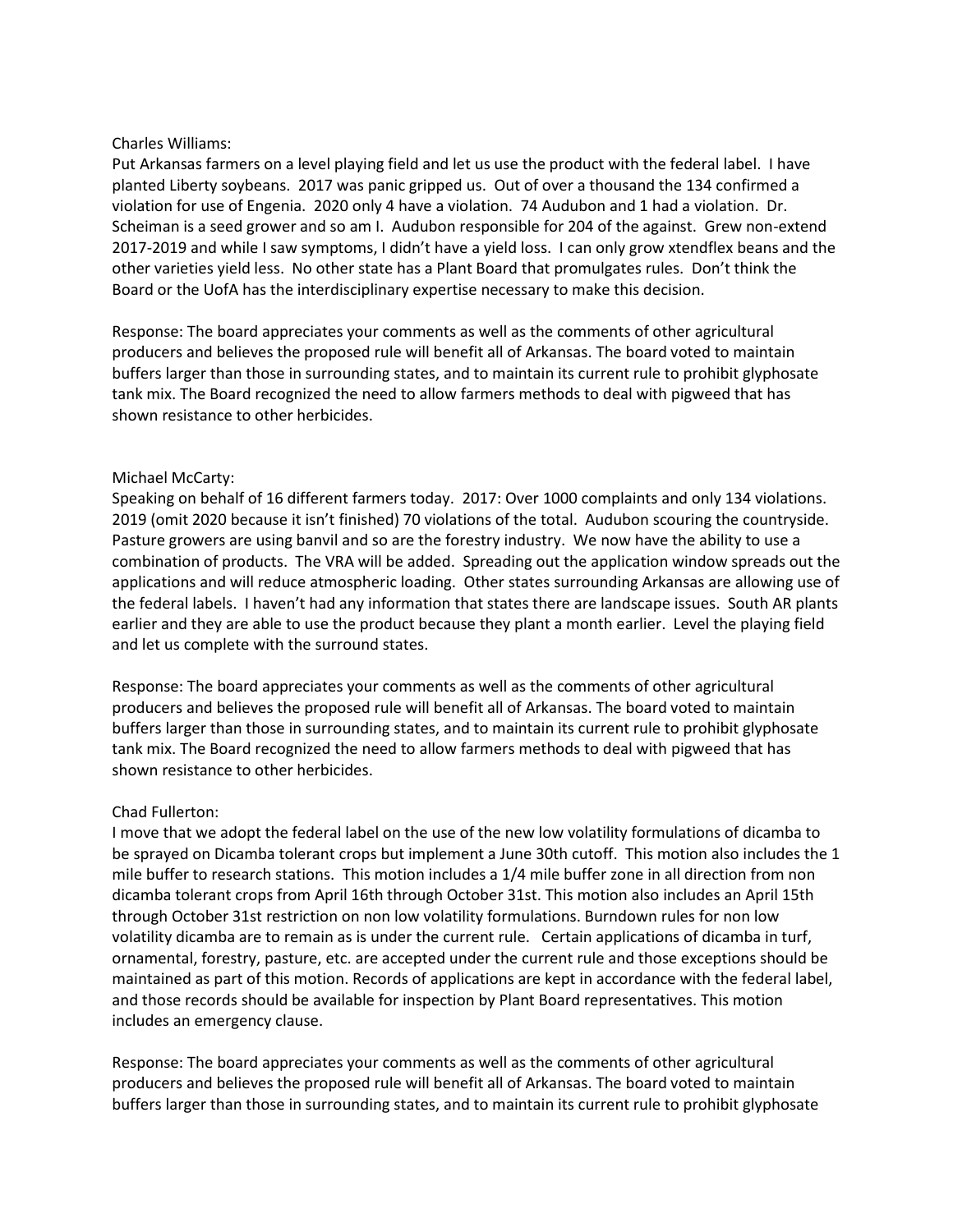tank mix. The Board recognized the need to allow farmers methods to deal with pigweed that has shown resistance to other herbicides.

## Franklin Fogleman:

5th generation row crop farmer from Marion. I speak on behalf of 37 east Arkansas farmers. 30 of these individuals didn't submit comment but are in favor of the proposed rule. Long journey but Ar farmers need a better set of rules to work with. Adaptation to the technology has increased, etc. 2021 we will have xtendflex and the addition of a VRA which will both increase the ability to manage these weeds. Note neighbors still want and need to legally apply dicamba under a more reasonable set of rules. We request your support to level the playing field with adjacent states.

Response: The board appreciates your comments as well as the comments of other agricultural producers and believes the proposed rule will benefit all of Arkansas. The board voted to maintain buffers larger than those in surrounding states, and to maintain its current rule to prohibit glyphosate tank mix. The Board recognized the need to allow farmers methods to deal with pigweed that has shown resistance to other herbicides.

## Harry Stephens:

Told no damage by the weed scientist. Now have pigweeds that are showing resistance and the whole supply chain has shortages, but we have plenty of dicamba because they have lots left over. I called about the supply chain to make sure there was adequate supply. My family has bills to pay and I don't think I will change the mind of the lady off on the other side of the state. Plant Board members need to serve Arkansas and give us the federal label rules.

Response: The board appreciates your comments as well as the comments of other agricultural producers and believes the proposed rule will benefit all of Arkansas. The board voted to maintain buffers larger than those in surrounding states, and to maintain its current rule to prohibit glyphosate tank mix. The Board recognized the need to allow farmers methods to deal with pigweed that has shown resistance to other herbicides.

### Michael Taylor:

Farmer in Phillips County. The enlist system doesn't produce high yields and xtend has 10 more bushel. The bird man is driving this but Audubon isn't filling in the financial gap. It would be great if we could plant the varieties that yield and not be held hostage by the Plant Board and the Audubon society.

Response: The board appreciates your comments as well as the comments of other agricultural producers and believes the proposed rule will benefit all of Arkansas. The board voted to maintain buffers larger than those in surrounding states, and to maintain its current rule to prohibit glyphosate tank mix. The Board recognized the need to allow farmers methods to deal with pigweed that has shown resistance to other herbicides.

### Perry Galloway:

Dan Scheiman was able to go to the seed growers association. Farmers do care about birds and I bought birdseed and handfed birds during the snowstorm so they wouldn't starve. (Showed pictures of bird nests sprayed with dicamba and A robin nest) I moved the Robin nest on my sprayer to a safer spot and mother raised two baby robins. I definitely support the birds and the environment. Annual death stats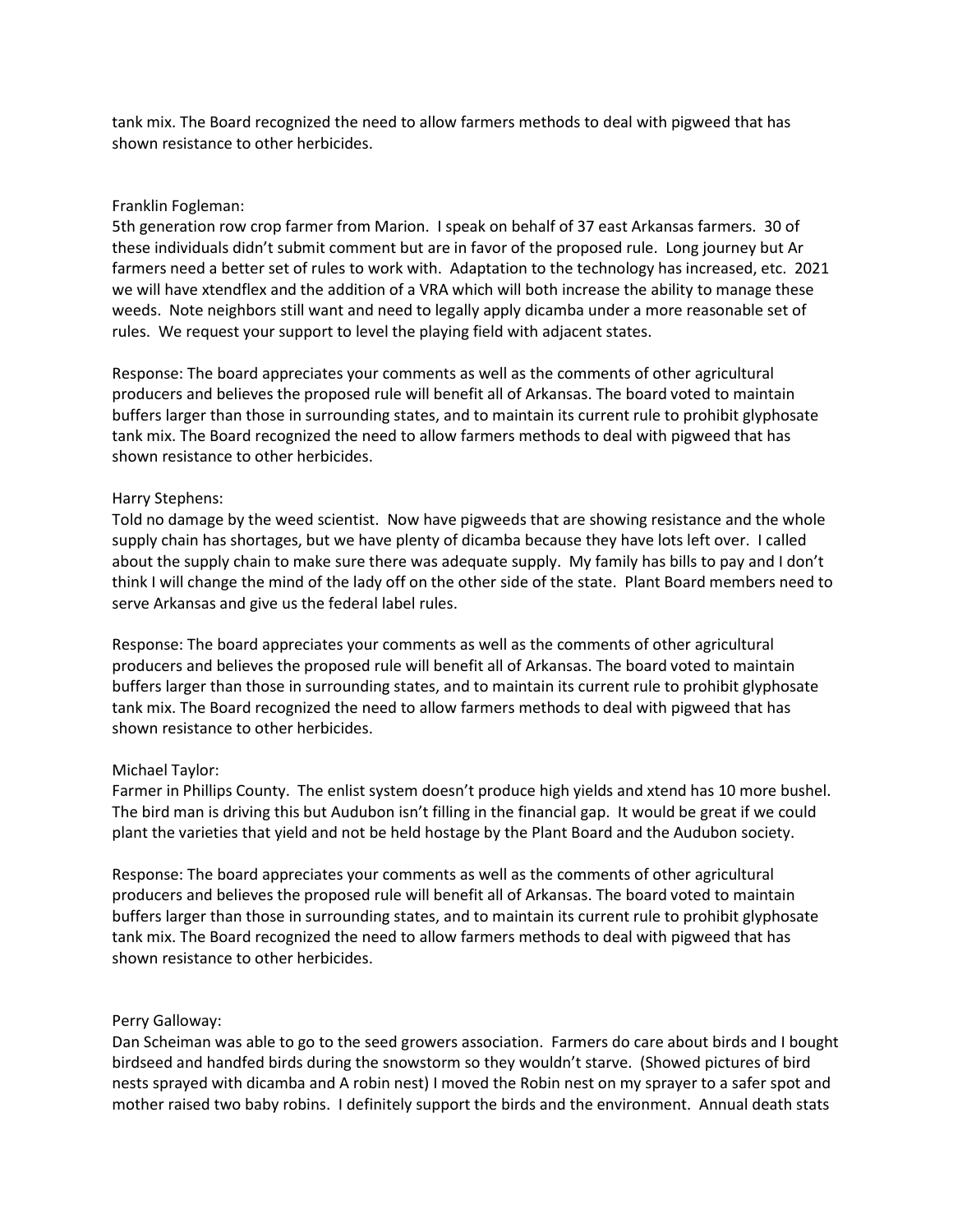for birds in the US: Two billion are killed by cats and the second is household products. Dr. Scheiman part of the COA – cat owners association. One mile buffer is too much. Not right for an organic producer to farm next to a conventional farmer and then be allowed a 1 mile buffer. Organic not an issue in Arkansas. Supply of glufosinate supply is greatly constrained. Supply of glufosinate and confirmed resistance to glufosinate are causing issues. If Fuller family is supportive the U of A why did they go to MS State.

Response: The board appreciates your comments as well as the comments of other agricultural producers and believes the proposed rule will benefit all of Arkansas. The board voted to maintain buffers larger than those in surrounding states, and to maintain its current rule to prohibit glyphosate tank mix. The Board recognized the need to allow farmers methods to deal with pigweed that has shown resistance to other herbicides.

## West Higginbotham:

Farmer in Lee County and fully support the petition for rule making. Support the petition because Arkansas farmers are being put at a competitive disadvantage. Ecomonics dicamba is the most efficient and Increase in bushels. I agree with Mr. Hydrick and we depend on our consultants to advise us on what works on our farms and we lean on their large scale experiences. I farm on the borders of the Lon Mann research station and I do not use auxin and have horrible pigweeds on this farm. I didn't have any symptoms on the conventional beans that border the university experiment station. I don't know anyone that doesn't plant dicamba traited beans in our area. Farmers deserve a fair playing field on and off the farm.

Response: The board appreciates your comments as well as the comments of other agricultural producers and believes the proposed rule will benefit all of Arkansas. The board voted to maintain buffers larger than those in surrounding states, and to maintain its current rule to prohibit glyphosate tank mix. The Board recognized the need to allow farmers methods to deal with pigweed that has shown resistance to other herbicides.

Daniel Loftin, Roger Reddick, Britteny Turner, Bart Robinson, Connie Robinson, Lee Weiner, Seth Tacker, Trye Tacker, Dylan Pouncey, Robert Pouncey, Bert Pouncey, Dennis Cupples, Marianne Cupples, Bobby Cupples, Alicia Mooney, Kevin Mooney, Blake Hart, Nick Moore, Ryan Sullivan, Morgan Fentner, Nathan Sullivan, Karen Schwantz, Mark Henderson, Danny Moore, Allen Culp, Blake Culp, Jimmy Harrison, Brandon Jarret, Greg Shirley, Matt Lunsford, Timothy Kelley, Lance Spurlock, Kelly Hopper, Doyle Hopper, Sherry Hopper, Jarrod Hopper, Herman Forrie, Herrick Norcross, Benjamin Mullin, Will Fogleman, Don Hardy, Eddie Young, Greg Hart, Ruben Jordan, John Wallace, Eileen Weibenberg, Edward Bell, Gail Fogleman, John Bramucci, Arnell Craig, Robbie Bloodworth, William Smith, Neil Culp, Leigh Barnes, Lee Barnes, Ronnie Loeschner, Josh Keith, Mike McCarty, Paul Sellers, Hershal Schwantz, Kayli Schwantz, Jerry Flynn, Kenneth Gentry, Larry Clendenon, Albert Noble, Lathan Lovell, Caleb Hall, Ned Young, Chris Carnathan, Judd Stephens, Rebecca Jane Taylor, Jonathan Yancey, Danny Young, Tommy Young, Mike Taylor, Shawn Simpson, Erin Cannon, Nathan Young, Charlotte Cannon, Timothy Jones, Steve Cannon, Kyle Cannon, Michael Taylor, Cole Young, Diego Manfio, Silverio Manfio, Claudia Manfio, Luis Manfio, Horacio Maderno, Horacio Guzman, Kim Freeman, Sherrie Miles, Ryane Miles, Ryan Elliot, Rusty Carter, Brenda Taylor, Coleman Taylor, Andrew Gill, Charles Miles, Layne Miles, Bart Eldridge, Pace Hindsley, Jammy Turner, Clay Harper, Michael Russell, Zach Carter, Elijah Carter, Clay Dubach, Justin Higgins, Byshea Morgan, Michael Morgan, Richaan Smit, Anthony Pryor, Brady Foran, Adam Catlett,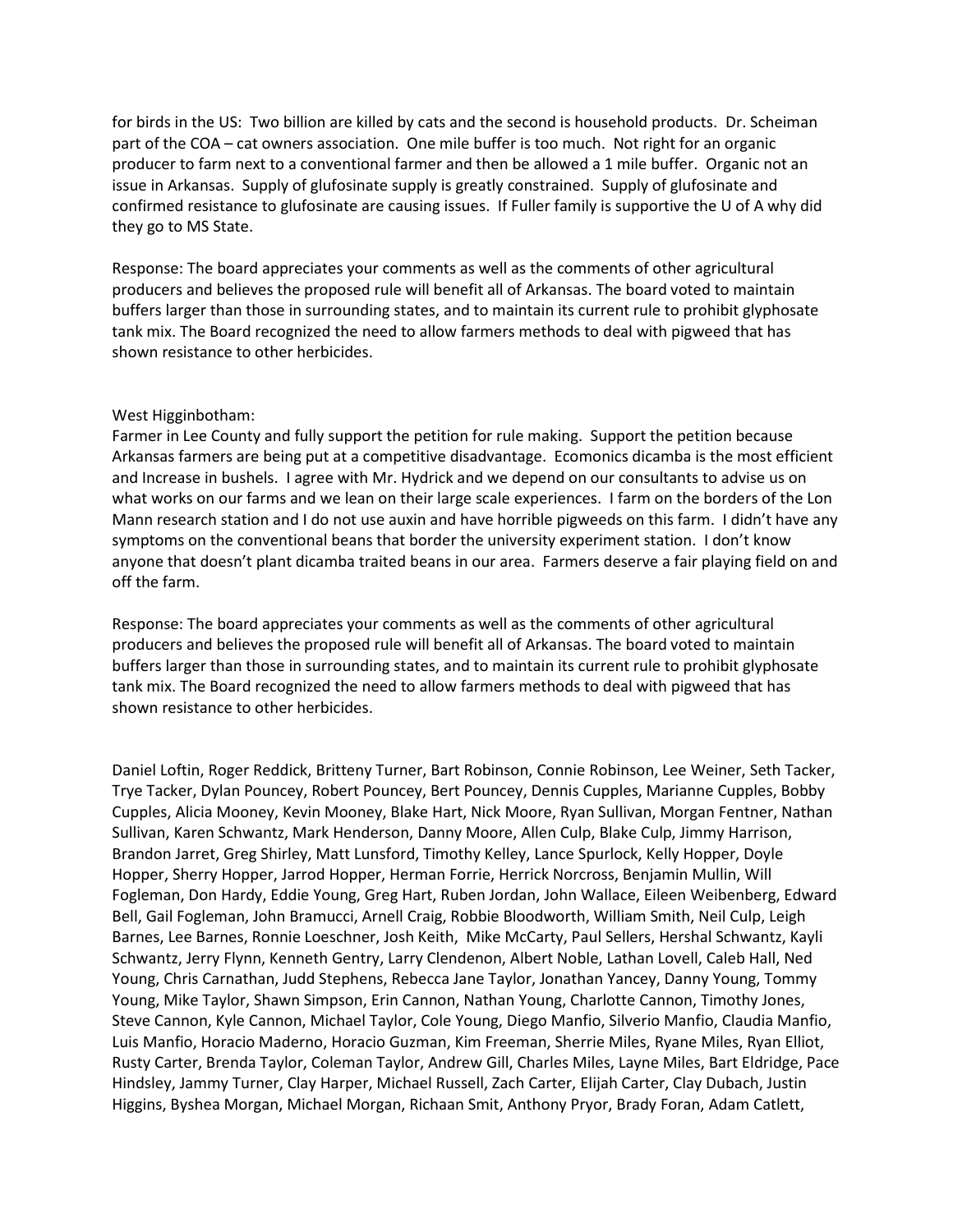John Bryant, Kotton Guest, Lee Malone, Noah May, Maria Crancer, Daniel Baldwin, Logan Ballard, Stephen Higgenbotham, Weldon Jackson, David R. Gregory, Scott Gibson, Dwight Jackson, Zachary Seiler, Dale Seiler, Hunter Wood, Gary Burton, Godfrey White Jr., Kenneth Crosskno, Clayton Jeter, Dee Henderson, David Wallace, Mary Grace McCauley, Mailey McCauley, Suzy McCauley, Bill McCauley, Phil McCauley, Phil McCarty, Ronnie Pankey, Clay Young, Joe Tacker, Lance Cissell, Tyler McClendon, Justin Carlow, Phillip James, Shane Frost, Chris Cato, Gordon Miller, Greg Smith, John Stephens, Vanessa Stephens, Harry Stephens III, Bret Tacker, John Brennon, John Crisler, Ricky Rogers, Godfrey White, Dawn Barre, Harry B. Elrod Sr., Matthew Cissell, Kaci Bell, Don Cissell, Tracy Griffin, Lee Osborne, Dean Gurley, Bryan Wagner, Victor Thomason, Diane Thomason, Russell Thomason, Todd Sisk, Louis Martinez, Scott Fogleman, David Fogleman, Jennifer Hudson, Weaver Majors, Jacob Davis, Linda Farr, Tami Farr, Chuck Farr, Haley Sanders, Craig Walker, Alex Flake, Lance Lovell, Ray Pulliam, Gary Davis, Acy Humphries, David Hill, Kevin Mooney, Robert Davis, Tyler Davis, Blaine Richardson, Maddie Strop, Brian Stoner, Adam Rawls, Gwenda Cissell, Carl Cissell, Amy Cissell, Lance Cissell, Harris Kearney, Jim Sanders, Courtney Dodd, Dylan Albritton, Kack Dalton, Kaci Bell, Lyle Wheeler, John Williams, Benton Felts, Lex Gobie, Mak Elder, Jack Stephens, William J. Carnathan, John King, Rebecca Kendrick, Kimbrough Stephens, Phyllis Gammil, Cross Fogleman, Lillian Fogleman, Kellie Fogleman, Alan Hargrave, Charles Williams III, Aaron Huckabee, David Gammill, Alan Vonkanel, Dustin Randolph, Haven Gammil, Caley Felts, Michael Gammil, Jake Dodd, James Albritton, Jimmy Albritton, Karen Jacobs, Mallory Goble, Madison Almond, Cindy Goble, Alex Dean, Kenneth Ellis, Will Aughenbaugh, Timothy Reid, Krystal Elder, Kevin Goble, Todd Burnham, Kim Randolph, Faith Enmon, Gracie Enmon, Patches Enmon, Travis Brown, Carey Enmon, Harvy Roach Jr., Stephanie Tacker, Dusty Markham, Jared Cissell, Zack Strop, Harry Elrod, Justin Tacker, Carolyn Cissell, Joseph Cissell, Matt Gammill, David Williams, Kelly Elrod, James Robertson, Nickie Bell, Jason Dunlap, Ronnie Cox, Charles Williams Jr., Marla Cissell, John Nelson, Steven Reid, Weston Cissell, Dean Pirani, Jack Pirani, Frank McCarty, Wren Felts, Bobby Gammill, Jenna Pirani, Edgar Allison, Timothy Pirani, Matt Smith, Becton Bell, Bill Apple, Douglas Gore, Tanner Bratton, Donathan Hartness, Jimmy Waldo, David Taylor, John Schultz, Jacob Carroll, Jack Ruffin, Prentiss Wood, Matt Reickhoff, Mark Moreland, Zack Moreland, Lee Burrow, Cody Weathers, Tom Burnham, Scott Kay

Approximately 300 comments from eastern Arkansas, and while most did not indicate a profession, approximately 90 indicating they were farmers, and stated they were for the rule with no comment or a comment that included one or more of the following:

- Pigweed is resistant to other herbicides
- Use of dicamba is paramount to rice farmers in Arkansas
- Bordering states follow the federal label
- Inability to use dicamba places Arkansas farmers at a disadvantage

Response: The board appreciates your comments as well as the comments of other agricultural producers and believes the proposed rule will benefit all of Arkansas. The board voted to maintain buffers larger than those in surrounding states, and to maintain its current rule to prohibit glyphosate tank mix. The Board recognized the need to allow farmers methods to deal with pigweed that has shown resistance to other herbicides.

## **OTHER:**

## Corteva:

The Enlist traits continue to be introgressed into our top germplasm. Growers are seeing strong yields in both the E3 soybeans and Phytogen Enlist varieties. Moreover, the other advantage of E3 stacked trait is that it makes it very easy to breed so there are multiple seed companies with licenses to the technology,